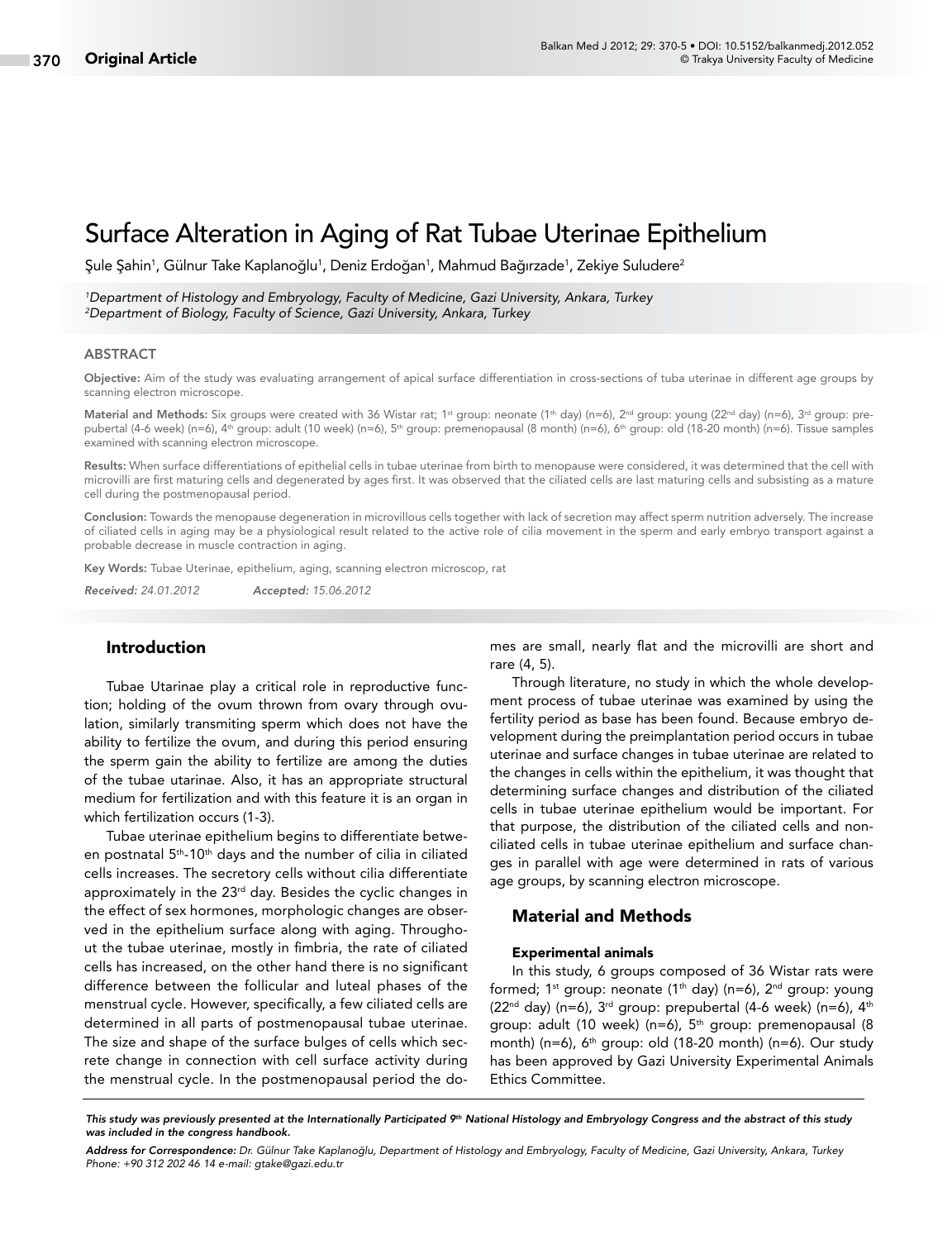The tissue samples which belong to the appropriate periods underwent a common following up method for the purpose of being examined under the scanning electron microscope.

#### Scanning electron microscopic method

The tissues obtained were fixed in buffered glutaraldehyde for 24 hours. Then, they were kept in 1% osmium tetroxide solution as active for 1 hour. After their second fixation with osmium tetroxide, they underwent acetone series baths which have increasing degrees (25%, 50%, 75%, 100%) so as to remove excess water from the tissue.

After dehydratation, by means of making a pressure on the tissue surface with liquid carbon dioxide the tissues were critical-point dried. Then the tissues were placed in stubs. After that, their encrusting with gold dust for making them conductive and their pictures were taken by examining them under JEOL JSM-6060LV scanning electron microscope.

## Results

In the SEM pictures of tubae uterinae which belong to the neonate, when an ampulla section was considered, it was seen that typical mucous folds of this section had not yet taken shape (Figure 1A). In the examinations under high magnification, it was determined that the epithelium comprised largely of microvillous cells (Figure 1B). It was seen that the secretory microvillous cells were short and irregular, microvilli precursors which had not yet taken shape formed the bubble-shaped evaginations (Figure 1C).

In the cross-sections of tubae uterinae which belong to the young period, it was determined that the mucous folds had taken shape (Figure 2A). In the examinations under high magnification it was seen that, while the secretory microvillous cells were dominant in most areas, there were also ciliated cells. It was determined that the form of microvilli in the microvillous cells did not mature completely, made irregular and rare dispersion in cell apical surface and cell apical sections had domes towards the lumen from place to place. When the ciliated cells were examined it was seen that the cilia covered the whole surface of the cells but had not yet reached the same height (Figure 2B, C).

In the cross sections of tubae uterinae which belong to rats in the prepubertal period, in the examinations with low magnification, it was observed that this had the appearance of adult mucousal folds (Figure 3A). In high magnification examinations of tubae uterinae it was observed that, while microvilli dispersion was normal in the apical surfaces of the microvillous cells, their heights had not yet reached the size of the adult. The ciliated cells among them were long and typically similar to each other (Figure 3B, C). With this appearance, in the 4<sup>th</sup> week tubae uterinae had not yet completed its maturation.

In the examination of tubae uterinae which belong to the adult group, at low magnification, the ampulla was distinguished as typical mucosal folds (Figure 4A). In the examination made under high magnification, it was determined that microvilli in the microvillous cells grew in height and covered the whole cell surface. It was seen that the microvilli which belong to neighbour cells wrapped around each other and seemed like a web. In some areas, secretion material which had accu-



Figure 1a-c. The cross section of the neonate tubae uterinae M: The microvillous cells, →: The bubble shaped evagination, ▼ Irregular microvilli (AX150, BX2500, CX5000)



Figure 2a-c. The cross section of the young tubae uterinae M: The microvillous cells, S: Ciliated cells, \*: The microvillous cells made fingerlike projection into the lumen (AX250, BX2500, CX5000)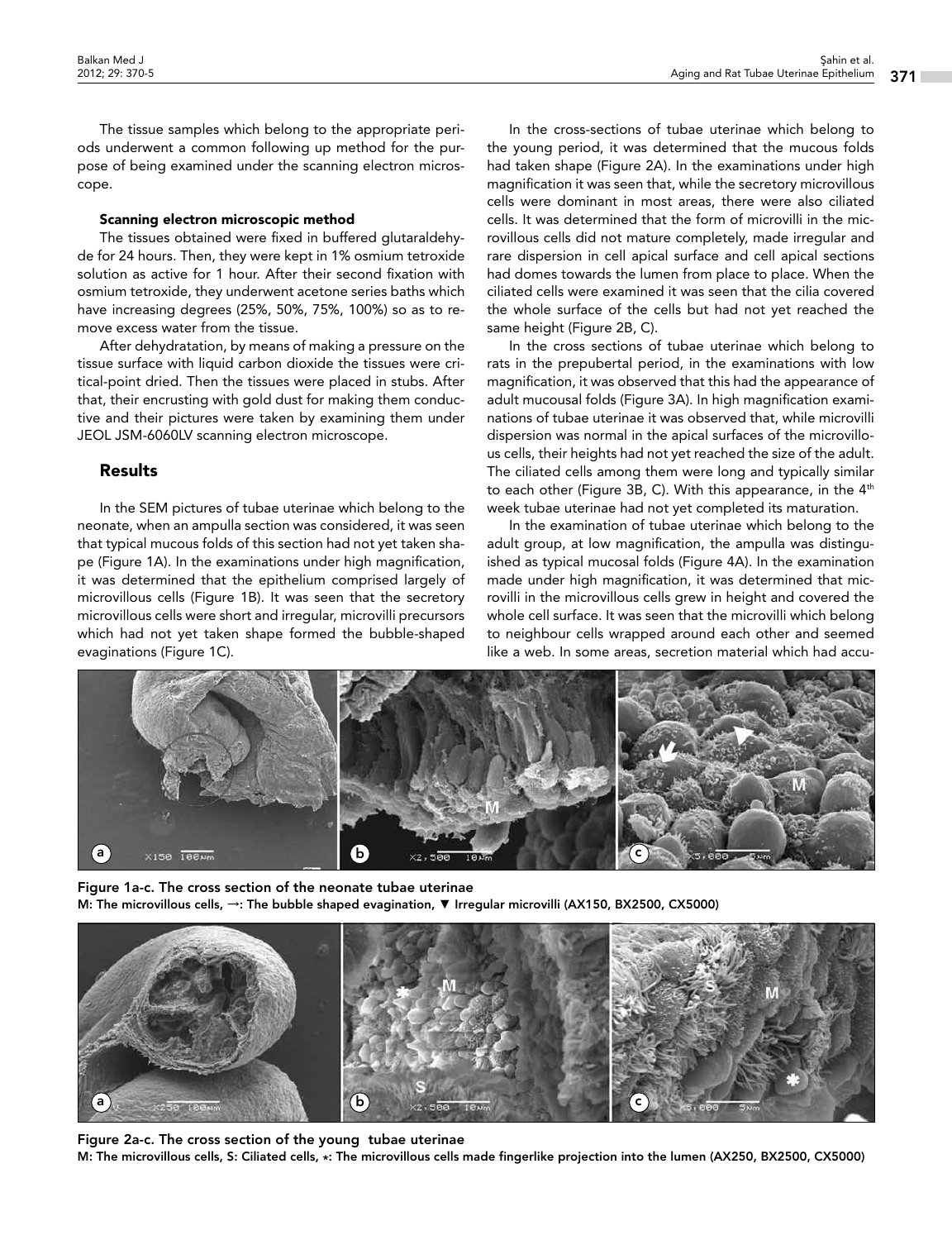mulated on surfaces of the microvillous cells was observed. The ciliated cells were definite with their long cilia which had a regular course (Figure 4B). It was observed that the apical surface of a group of microvillous cells changed and protruded like a dome towards the lumen. It was observed that there were no microvilli on the surface of fingerlike processes (Figure 4C).

In the examination of tubae uterinae which belong to the premenopausal period, at low magnification, the ampulla was distinguished (Figure 5A). On examination under high magnification, it was seen that, while the ciliated cells were more common when compared with the other cells, microvillous cells were dominant throughout the cross section. While there

was secretion accumulation on the surface of the microvillous cells, deformity in the cilia composition of ciliated cells was seen. The density of cilia decreased and cilia had a irregular course. There were domes on their heads (Figure 5B). In this group, it was observed that the surface of a group of the microvillous cells had irregular processes in the form of a finger towards the lumen as in the adult group. In these areas microvillous cells lost microvilli and there were irregularities in the apical cell membrane in some area (Figure 5C).

In the examination of tubae uterinae which belong to the postmenopausal period, at low magnification, the ampulla was distinguished (Figure 6A). In the examination under high magnification, it was observed that ciliated cells were



Figure 3a-c. The cross section of the prepubertal tubae uterinae M: The microvillous cells, S: Ciliated cells (AX250, BX2500, CX5000)



#### Figure 4a-c. The cross section of the adult tubae uterinae

M: The microvillous cells, S: Ciliated cells, ↑↑: the secretion material accumulated on the surfaces of the microvillous cells, »: the microvilli like web, \*: The microvillous cells made fingerlike projection into the lumen (AX250, BX2500, CX5000)



## Figure 5a-c. The cross section of the premenopausal tubae uterinae

M: The microvillous cells, S: Ciliated cells,  $\uparrow\uparrow$ : the secretion material accumulated on the surfaces of the microvillous cells, →: The domes observed on the heads of the cilia. \*: The microvillous cells made fingerlike projection into the lumen (AX150, BX2500, CX5000)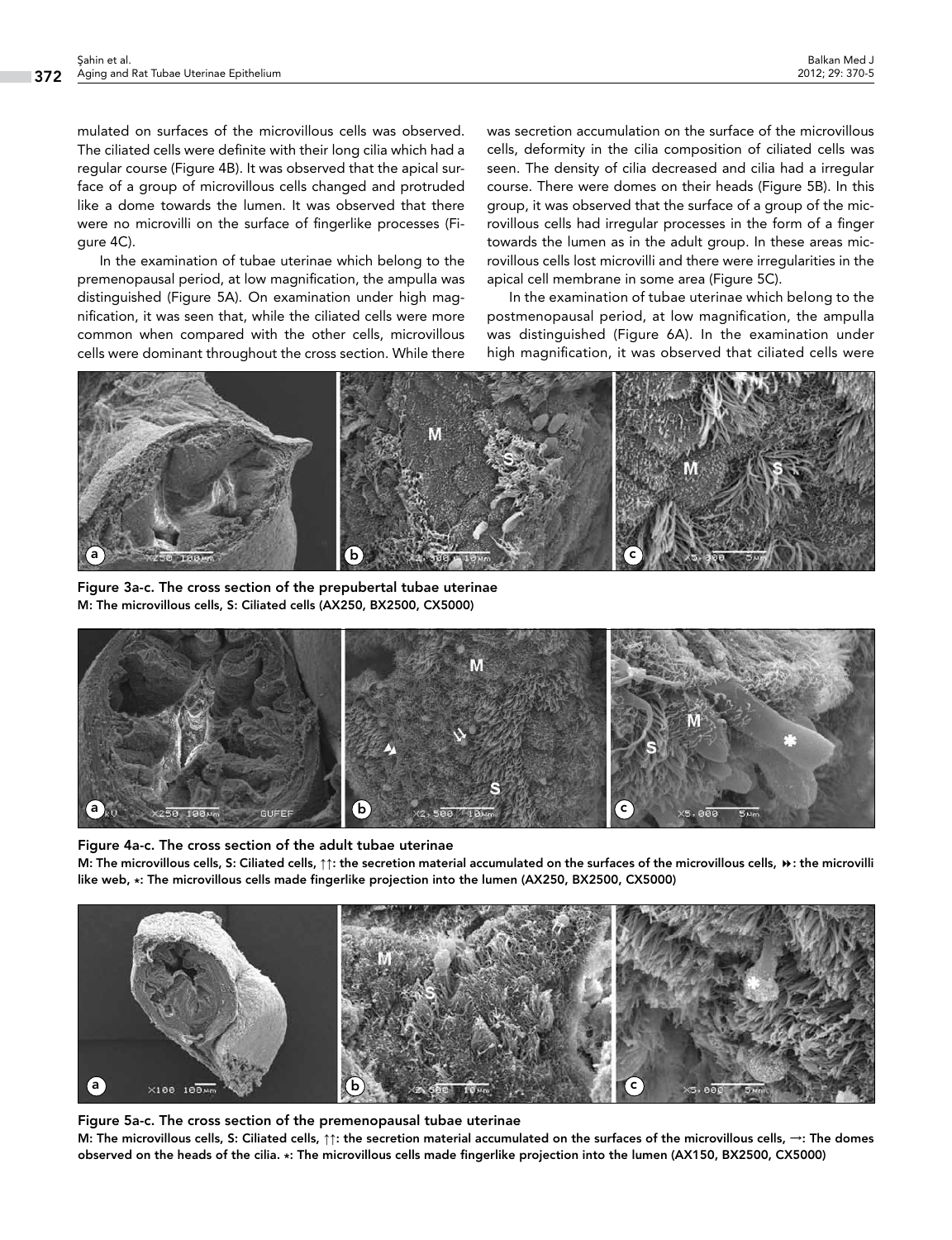

Figure 6a-c. The cross section of the postmenopausal tubae uterinae M: The microvillous cells, S: Ciliated cells, →: short irrugular and blunted microvilli, +: The microvillous cells whith apical surface deformation (AX150, BX2500, CX5000)

more common. In this group, the most definite change was observed in the microvillous cells. The form of the microvilli was corrupted and erased from place to place and blunted (Figure 6B). In some areas it was also determined that there was deformity in the apical cell membrane of the cells (Figure 6C).

In conclusion, in this study surface differentiations of epithelial cells in tubae uterinae were evaluated. It was determined that microvillous cells are the first maturing cells and the cell form which degenerates first in aging. It was considered that, towards the menopause, lack of secretion together with the degeneration in microvillous cells may affect sperm nutrition adversely. In this study, it was observed that the ciliated cells are the last maturing cells and exist as mature cells during the postmenopausal period. It was considered that this result was a physiological result of the active role in which cilia movement played a role in sperm and early period embryo transport against a probable decrease in muscle contraction in aging.

## **Discussion**

Tubae uterinae which differentiate from the paramesonephric canal around the  $7<sup>th</sup>$  week of growth have critical importance in transport of germ cells, fertilization and growth of the early embryo. Its epithelium is monolayered and columnar, it consists of two basic cells: the ciliated cells and secreting cells (3, 5).

In a study which was made in 1994, it was determined that, in the 3<sup>rd</sup>-4<sup>th</sup> months rats were sexually matured, distribution of the non-ciliated cells during ovulation was much greater in the ampulla and isthmus when compared with the preampullar section, and the majority of the epithelial cells in the isthmus had no cilia. During electron microscopic examination, sectional differences were observed in the fine structure of Peg cells which produce a secretion. It was observed that the non-ciliated cells in fimbria made the dome into the lumen, cytoplasms of ampulla and isthmus were basophilic. Also, two types of secretory cells were observed in the fimbria. In the first type, there are electron-lucent granules, making a definite dome in apical cytoplasm and electron-dense granules under the nucleus area. In the second type a many medium electron dense secretory granules locate in the area up to nucleus, and

electron dense granules are few. While the first type has been observed in fimbrial epithelium, the second type has been observed in fimbria and infundibulum area (6).

In this study, when the ampullary area was evaluated under scanning electron microscopy it was determined that the ciliated cells increased with aging, as distinct from the literature, and microvillous secretory cells in young and adult groups in the ampulla area made apical evaginations. This finding was evaluated as a result of increasing secretion for sperm nutrition during the reproductive period in the ampulla which is the important area for the fertilization.

In the literature, it was determined that the changes in the menstrual cycle of tubae uterinae in various mammal groups had been examined under transmission and scanning electron microscopes in the studies made until the present (7, 8).

Abe and colleagues examined the surface, above the lumen, of epithelial cells in the different sections of goat tubae uterinae throughout the follicular and luteal phases of the menstrual cycle at the level of the scanning electron microscopy. Quite a lot of cilia which are equal in height and distributed regularly were observed in the fimbria at the follicular phase on the surface of the epithelium. Cilia hide the apical surfaces of the non-ciliated cells. The apical projection on the surface of non-ciliated cells in the fimbria in the luteal phase drew attention. Cilia were hidden by this surface projection of the non-ciliated cells. The microvilli were not observed throughout the luteal phase in many of the surface projections of the non-ciliated cells. The epithelium in the follicular phase in the ampulla has cilia on a large scale. The cilia are higher than the surface projection of the non-ciliated cells. The nonciliated cells have slightly swollen surfaces and definite microvilli. The cilia in the ampulla in the luteal phase have been masked by the surface projection of non-ciliated cells which include short microvilli. In the isthmus in the follicular phase, the apical surface of the non-ciliated cells has short microvilli and their surface is flat or slightly swollen. In the luteal phase the apical projections of the non-ciliated cells in the isthmus are highly round and the number of the microvilli is fewer than the number of the microvilli in the follicular phase. It was stated that in the intramural section, the apical surface of the non-ciliated cells throughout the follicular and luteal phases was nearly flat and a several short microvilli were seen on the surface (5).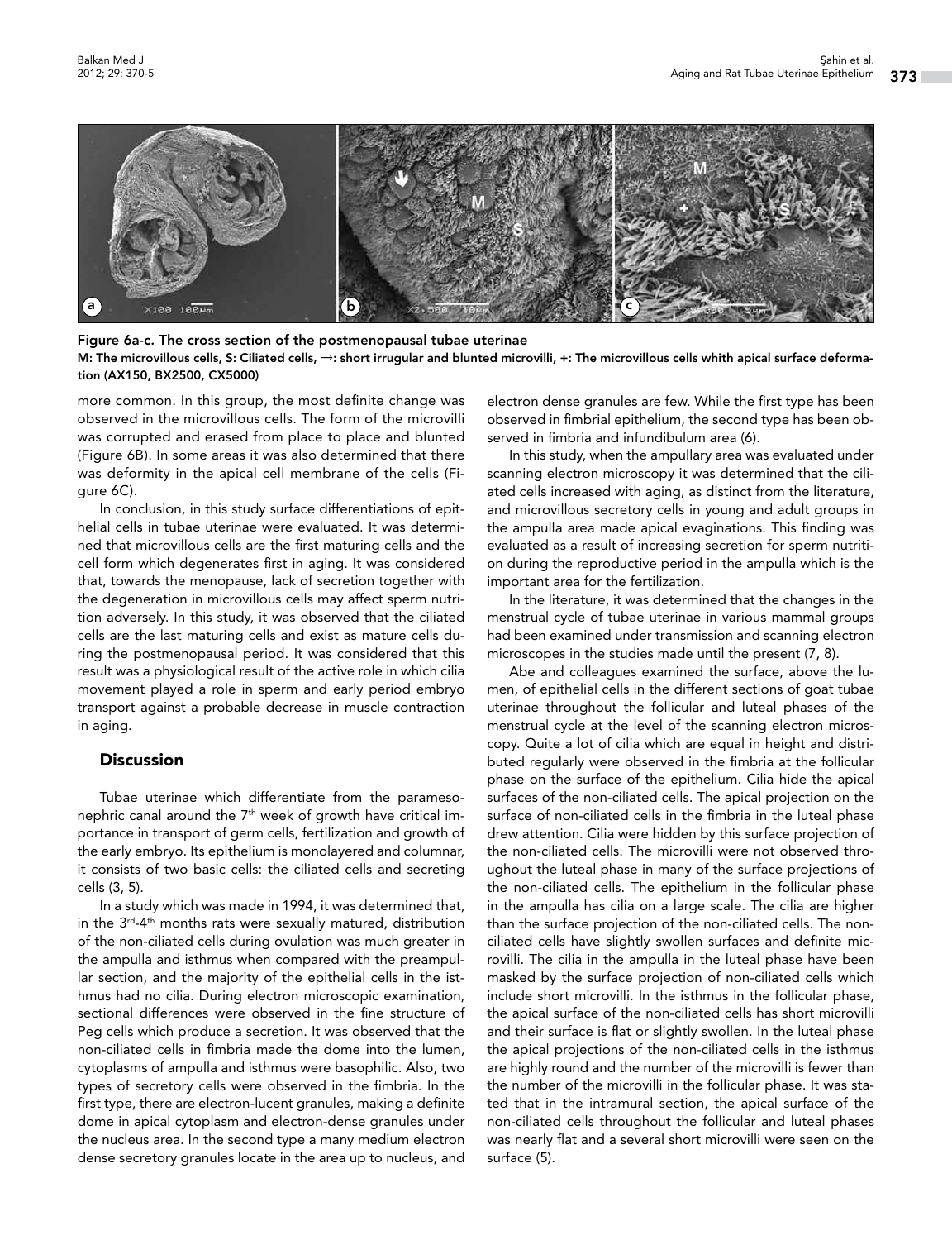Crow and colleagues examined the changes in the epithelium throughout all the sections of tubae uterinae in women who are in different phases of the menstrual cycle in terms of morphology in the dimension of the fine structure. A few ciliated cells were definitely determined in all sections of postmenopausal tubae uterinae. The size and shape of the surface domes of the secretory cells changed in parallel with the cell surface activity throughout the menstrual cycle. It was determined that the domes in the postmenopausal period were small, nearly flat and the microvilli were short and rare. In the pictures taken with the scanning electron microscope, it was established that the ciliated cells had relatively flatter surface when compared with the other cells. Throughout the follicular phase, definite domes and irregular fingerlike projections were observed. It was stated that this surface activity peaked in the pre-ovulation phase, surface projections became evident, moreover some of them were taller than the cilia of the neighbouring cells. It was notified that surface activity during the ovulation changed, with the surface domes becoming flat in the early and mid-luteal phase and surface domes became definite again in the late luteal phase (4).

The same researchers also examined the epithelial cells surface above the lumen of the tubae uterinae in pig and cow throughout the follicular and luteal phase of the estrous cycle at the level of the scanning electron microscope and obtained similar results (9, 10).

In the age related studies examined by scanning electron microscopy, the cell with microvilli appeared flattened, the microvilli were shortened, and also microplica like formation occurred in the cells, especially in the postmenopausal period.

According to the researchers; microplicae-like structures, associated with other regressive changes, represent an important adaptation of the epithelium of the fallopian tube; these are probably induced by the physiological process of aging, thus better withstanding hormonal changes associated with the advent of the menopause. The deciliation occurred in the all female genital organs, and it also emphasized that it occurred most prominently in tuba uterina (11-13).

In this study, besides the findings of researchers, it was determined that the rate of the ciliated cells increased in the postmenopausal period. However, in parallel with the findings of the researchers, the deformity and erasure in the apical surface differentiations of the microvillous cells drew attention. However, in contrast to the literature, we have not observed micro-plicae formation in micovillous cells in our study. In addition, it was seen that there was deformity in the cilia arrangement in premenopausal and postmenopausal periods, the cilia which have the swollen heads took shape. It was thought that this arrangement and structural deformity might be connected with the decrease in hormone level in aging.

Nayak and colleagues examined the changes showed throughout the menstrual cycle in the ciliated and secretory cells in the infundibular section of tubae uterinae in female sheep. The cross sections taken from the infundibulum section of tubae uterinae in the 1, 2, 3, 9, 10, 12 and  $16<sup>th</sup>$  day of the menstrual cycle were examined under the electron microscope. Presence of the cilia throughout the estrous cycle

was proved and in no phase of this cycle, was deformity or loss in cilia observed. It was notified that small cilia bunches were observed especially in the 1<sup>st</sup> day of the cycle. This is proof of active cilia formation through the follicular phase. It was established that the secretory cells showed typical cytologic changes in connection with the phases of the estrous cycle and these changes occurred mostly during the follicular phase. It was stated that, in this phase, the secretory cells had a full-grown granulated endoplasmic reticulum, many ribosomes, secretory granules in various form, density and size (14). Consequently in this study, definite changes in the secretory cells in reproductive phases were observed and this situation supports our findings. We consider that the apical surface evaginations in the microvillous cells which we examined in our study are probably the result of secretion accumulations in the cells.

In our study, as distinct from the literature, the surface changes in the tubae uterinae ampulla section during the critical periods in terms of the hormone were examined under the scanning electron microscope. In consequence of the study, it was determined that microvillous cells are the first maturing cells and the cell form which degenerates first in aging, and the ciliated cells are the last maturing cells and exist as a mature cell during postmenopausal period.

# Conclusion

Our findings suggest that, towards the menopause, degeneration in the microvillous cells, together with lack of secretion, might affect sperm nutrition negatively. The increase in the ciliated cells in aging might be a physiological result of the active role which the cilia movement plays in sperm and early embryo transport against the possible decrease in muscle contraction in aging.

## Conflict of Interest

No conflict of interest was declared by the authors.

## References

- 1. Safwat MD, Habib FA, Oweiss NY. Distribution of macrophages in the human fallopian tubes: an immunohistochemical and electron microscopic study. Folia Morphol (Warsz) 2008;67:43-52.
- 2. Yaniz JL, Lopez-Gatius F, Hunter RH. Scanning electron microscopic study of the functional anatomy of the porcine oviductal mucosa. Anat Histol Embryol 2006;35:28-34. [\[CrossRef\]](http://dx.doi.org/10.1111/j.1439-0264.2005.00634.x)
- 3. Umezu T, Tomooka Y. An evidence of stromal cell populations functionally linked with epithelial cell populations in the mouse oviduct. Zoolog Sci 2004;21:319-26. [[CrossRef\]](http://dx.doi.org/10.2108/zsj.21.319)
- 4. Crow J, Amso NN, Lewin J, Shaw RW. Morphology and ultrastructure of fallopian tube epithelium at different stages of the menstrual cycle and menopause. Hum Reprod 1994;9:2224-33.
- 5. Abe H, Onodera M, Sugawara S. Scanning electron microscopy of goat oviductal epithelial cells at the follicular and luteal phases of the oestrus cycle. J Anat 1993;183:415-21.
- 6. Abe H, Oikawa T. Regional differences in the ultrastructural features of secretory cells in the golden hamster (Mesocricetus auratus) oviductal epithelium. J Anat 1991;175:147-58.
- 7. Odor DL, Gaddum-Rosse P, Rumery RE. Secretory cells of the oviduct of the pig-tailed monkey, Macaca nemestrina, during